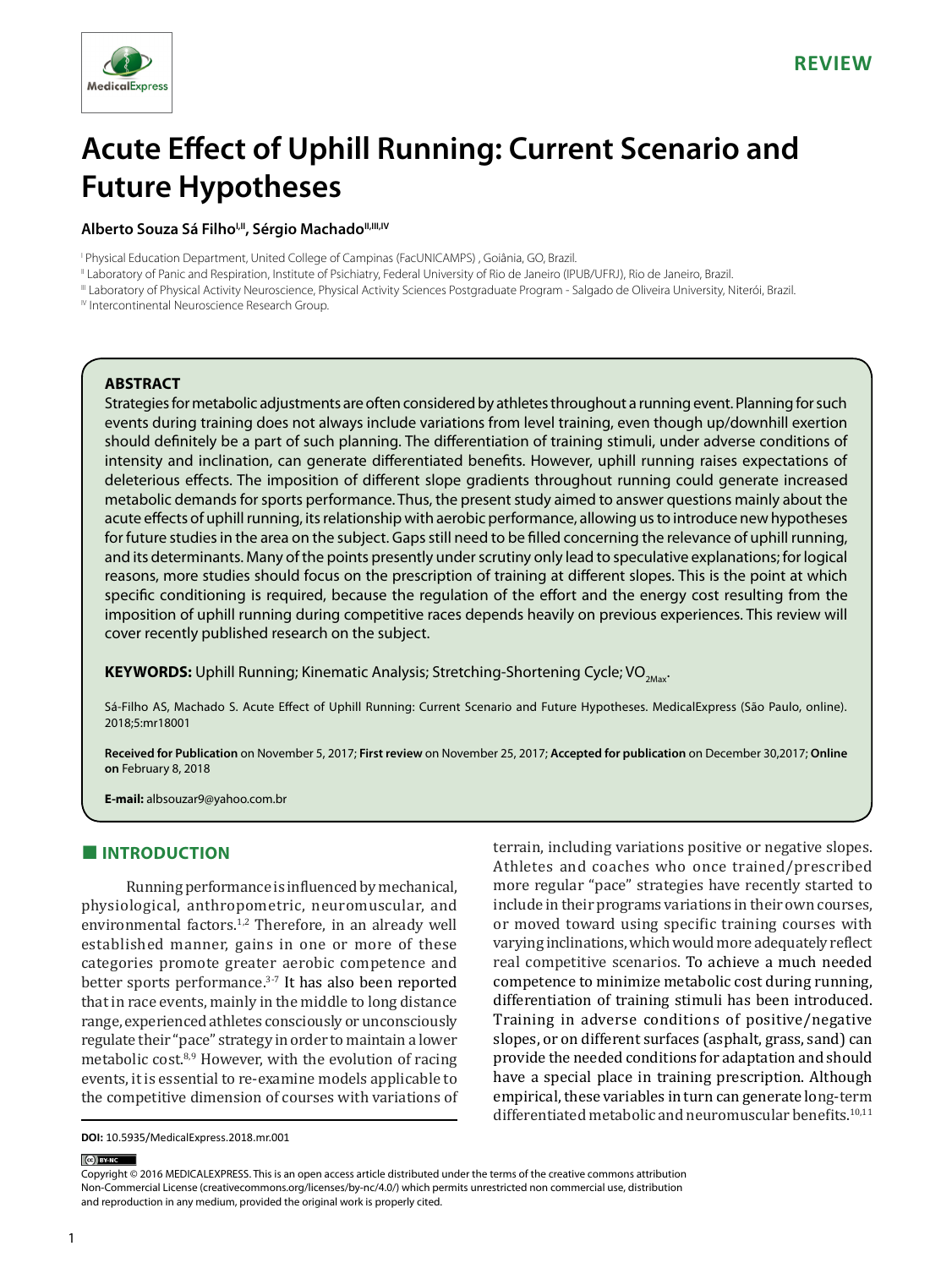Reports are beginning to delineate the acute effects of uphill running, pointing out singular differences relating to the variable inclinations required in training sessions.<sup>12-16</sup> Variable slope uphill running is capable of imposing different relationships between the application of concentric and eccentric forces during the running cycle.<sup>13</sup> In addition, there seems to be a significant association between concentric overload and the percentage increase of uphill running distances; consequently, more attention has been given to this modality. Sloniger et al<sup>16</sup> observed a 9% higher muscle activation at a 10% inclination running, compared to flat running. This increased muscle activation is in line (a) with the greater relative contribution of the concentric force observed during uphill activity, (b) with a significantly higher metabolic cost, $17,18$  and (c) with a pattern of differentiated muscular recruitment.<sup>16</sup>

Positive chronotropic modifications and the heightened development of the slow component of oxygen consumption complete the list of significant physiological changes resulting from slope training.17,19,20 It seems that the behavior of these variables shows greater amplitude during running long stretches at unusually intense slopes, when compared to running in the plane. Possibly such acute physiological changes can be attributed to excessive muscular overload coming from the major concentric component of muscle contraction.<sup>13</sup> The reduced use of the elastic power mechanisms and stretching-shortening reflexes could also partly explain this differentiated manifestation between concentric vs. eccentric moment, but some aspects still remain in the field of speculation.<sup>20,21</sup> Thus, the present study aimed mainly to answer questions about the acute effects of uphill running, its relation with aerobic performance, and the proposition of new possible hypotheses for future studies in the area.

#### **■ METHOD**

An search was performed ending September 2017. Articles with the key words "Uphill Running", "Aerobic Exercise", "Stretching-Shortening Cycle", "VO<sub>2Max</sub>" were searched in the databases of PubMed and Web of Science. Within this context, articles that discussed the acute effects of uphill running, its relationship with aerobic performance, and new possible hypotheses for future studies on the subject were selected. Only articles in English and focused on the theme were included.

## **■ RESULTS AND DISCUSSION**

#### Acute Physiological Changes and Their Perspectives

Pringle et al.<sup>19</sup> reported higher  $VO_{2Max}$  values in horizontal and uphill maximum progressive protocols (3.84 ± 0.57 L/min [0% slope] and 3.95 ± 0.60 L/min [10% slope], respectively). This had already been shown by Olesen et al.<sup>14</sup> and could be attributed to higher content of motor units being recruited during the uphill running. This assumption is based on the fact that in the horizontal plane the eccentric phase of the movement is enhanced, adequately activating stretch reflexes. This, coupled with an adequate elastic potential accumulation, leads to a lesser need for activation of motor units, resulting in a lower metabolic cost for force production.22,23 In addition, during a maximal stress test the amplitude of the slow component at a 10% inclination  $VO<sub>2</sub>$  was 40% higher than the corresponding value for a flat exercise.19

During submaximal running exercise sessions, Padulo et al<sup>15</sup> reported a reduced R-R interval for a running test for 5 min at 2% inclination, compared to that observed in the horizontal plane (0.388  $\pm$  0.02 vs. 0.327  $\pm$  0.05 ms, for 0% and 2% inclination respectively). This represented an increase of 5% in heart rate, associated with a 10% increase in  $VO<sub>2</sub>$ . In steeper uphill running conditions (7%) incline at 70% of  $V_{\text{vo2Max}}$ , the reduction in the R-R interval was more pronounced for the same 5 min run  $(0.388 \pm$ 0.02 ms on the flat vs  $0.280 \pm 0.05$  ms, for a 7% slope). This translates to 15.1% increase of heart rate with a 19% increase of submaximal  $\text{VO}_2$ <sup>15</sup> Similar results were observed by Klein et al,<sup>24</sup> in high performance athletes submitted to a 35 min run at a 5% slope: they exhibited increases of heart rate  $(11\%)$ , VO<sub>2</sub> (18%), respiratory exchange rate (8%), and minute ventilation (24%). Other evidence corroborates this outcome, highlighting the amplitude of the physiological effects slope-dependent, or percentagedependent procedures.<sup>16,25</sup>

#### Uphill Running and the Determinants of Performance

Intense acute effects on aerobic performance are observed in the running on the inclined plane. As already mentioned, the concentric contribution is proportional to the degree of inclination; $13$  It is also associated with a reduction in the potentiating effects of the stretchshortening cycle. Consequently, the metabolic energy spent to achieve the same velocity is higher in the uphill than in the horizontal plane. Reduced yield observed during uphill running can be explained in part by mechanical and kinematic alterations,<sup>26</sup> which are revealed as changes of the physiological profile. In fact, the are many determinants of aerobic performance, and perhaps the neuromuscular contribution is of greater importance when running up a slope than other factors. However, this still needs to be properly investigated. 27

Swanson and Caldwell<sup>28</sup> have suggested an important role of running economy reflecting negatively on the uphill running performance. It seems that changes above or below the optimum kinematic pattern exerts deleterious influences, increasing metabolic cost and perceived exertion in uphill running.<sup>28</sup> Snyder and Farley<sup>29</sup> reported a U-shaped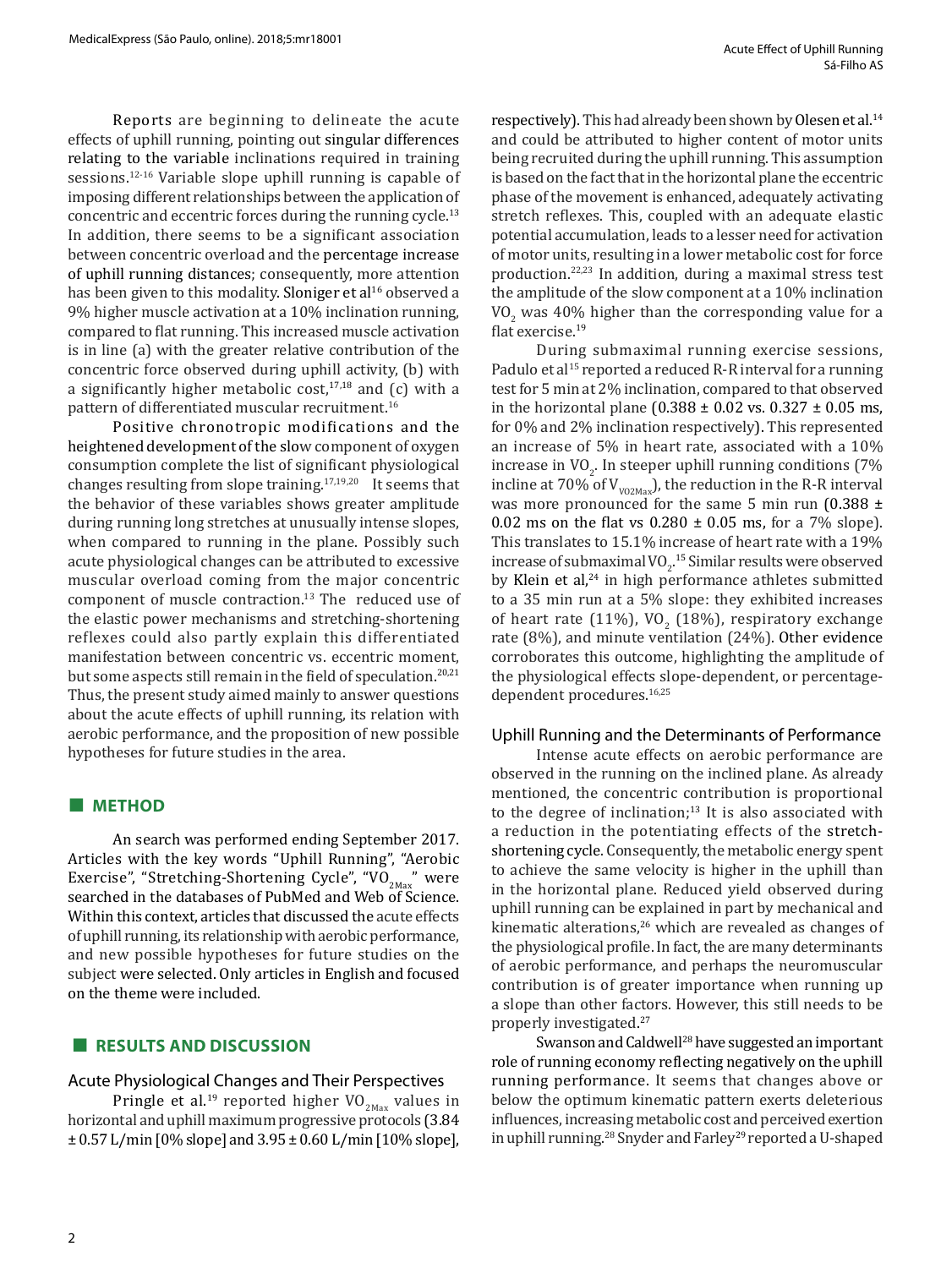pattern in the frequency ratio of past metabolic cost, suggesting mechanical inefficiency at low pass frequencies, and higher cost associated with the production of force at high pass frequencies, hence a worsening which is ultimately detrimental to economy.

The decline in running performance is also notable in maximum progressive tests ( $V_{V02Max}$  = 18.7 ± 1.9 km/h and  $14.0 \pm 1.6$  km/h, respectively for 0% and 10% slope); running economy certainly influences the outcomes in such tests.<sup>16</sup> However, other factors such as (a) more pronounced and early activation of the anaerobic energy system, (b) a greater oxygen deficit, (c) a larger amplitude in the slow component of VO<sub>2</sub>, and possibly (d) a precocious occurrence of the lactate threshold, would limit the total exercise time and the obtained  $VO_{2max}$ . Paradoxically, the highest values of  $VO_{2Max}$  are observed at high percentages of uphill running.14,19 Finally, considering the well-known predictive value of  $VO_{2max}$  on medium and long-term aerobic performance,<sup>4</sup> it remains to be determined whether the same predictive behavior is observed in the VO<sub>2max</sub> obtained in high slope condition.

#### Acute Deleterious Mechanisms in Uphill Running

During the initial phase of running in the horizontal plane, it is believed that only part of the work required is performed by the contractile elements,<sup>30</sup> while the remainder comes from the elastic elements and intrafusal reflexes of the musculature.<sup>3</sup> The stretch-shortening cycle is directly tied to the concept of energy conservation during running; however, it is possible that that the contribution of elastic elements and of yet unestablished reflexes on the inclined plane might be suppressed, $13,28$  overloading the skeletal muscle structure. Therefore, the absorption

of elastic energy at the moment of entry of the calcaneus and support phase, and consequently the transfer of this energy for the enhancement of movement does not occur satisfactorily. Kinematic changes partly explain the deleterious effect on running performance on the inclined plane, where significant increases of contact time are observed and are generally proportional to slope intensity.<sup>26</sup> Table 1 shows the main modifications in uphill running. Thus, part of the produced energy is lost in the form of heat. The degree of contribution of the reflex mechanisms is not clear enough, but it is also estimated that the energy requirement to move the center of mass vertically during uphill running is greater than on the horizontal plane and proportional to the degree of inclination imposed upon the practitioner.

#### Hypothetical Advantages of Uphill Running

Some advantages can be explored as functions of uphill running. Initially, it must be noted that if a high mechanical impact generated on the human body with each developed stride becomes a negative factor, it makes joints and muscles more vulnerable to the incidence of injury. However, the behavior of the ground reaction force in uphill running is inversely proportional to the required degree of elevation.<sup>13</sup> Thus, the muscular and articular requirement for absorption of mechanical loads is reduced and possibly keeps the contractile components and reflexes intact for longer. In another perspective, Roberts & Belliveau<sup>31</sup> have suggested that due to a preponderant concentric muscular solicitation, and because of the increased work load associated with uphill running, the overload on the knee joint is reduced, and in turn more work would occur on the hip and their extensors.<sup>31</sup> Perhaps the slope artifice

**Table 1.** Kinematic, postural, and performance variations in uphill running, and in different planes.

|                |             |                   |                 | <b>Outcomes</b>                                 |                                |                                                  |                               |                        |                                         |                                       |                                      |                                       |                                            |                            |
|----------------|-------------|-------------------|-----------------|-------------------------------------------------|--------------------------------|--------------------------------------------------|-------------------------------|------------------------|-----------------------------------------|---------------------------------------|--------------------------------------|---------------------------------------|--------------------------------------------|----------------------------|
|                |             |                   |                 | Performance                                     | Postural Angular Variation (°) |                                                  |                               |                        |                                         |                                       | <b>Kinematic Variation</b>           |                                       |                                            |                            |
| <b>Authors</b> | $\mathbf n$ | Running           | Gradient<br>(°) | <b>Maximal</b><br><b>Speed</b><br>$(km.h^{-1})$ | <b>Trunk</b><br>(T/O)          | $\mathsf{Hip}\left(\mathsf{T}/\mathsf{O}\right)$ | knees (T/O)                   | <b>Thighs</b><br>(T/O) | <b>Ankles</b><br>and<br>Ground<br>(T/O) | <b>Time</b><br><b>Contact</b><br>(ms) | <b>Flight</b><br><b>Time</b><br>(ms) | <b>Frequency</b><br>of Stride<br>(Hz) | <b>Time</b><br>to<br><b>Stride</b><br>(ms) | Lenght of<br>Stride (m)    |
| 28             | 8           | Sprint            | $+3$            | $28*$<br>$(-3%)$                                | $(73*/74,0*)$<br>$(-9% / 10%)$ | (129/196)                                        | $(144/158*)$<br>$(-4%)$       | $(31*/101,0)$<br>(74%) | $(88*/37,0*)$<br>(-5%/-14%)             | 133                                   | 124                                  | 3.90                                  | 257                                        | $2.00*$<br>$(-5%)$         |
|                |             |                   | $-3$            | $31.6*$<br>(9% )                                | (82/82)                        | $(136*/200)$<br>(4%)                             | (155*/155*)<br>$(6\%/6\%)$    | $(40*/99,0)$<br>(35%)  | $(100*/37*)$<br>$(8\%/16\%)$            | 131                                   | 127                                  | 3.88                                  | 258                                        | $2.26*$<br>(7%)            |
|                |             |                   | $\mathbf 0$     | 29                                              | (80/82)                        | (131/204.0)                                      | (145/165)                     | (54/99)                | (92/43)                                 | 138                                   | 127                                  | 3.79                                  | 265                                        | 2.11                       |
| 33             | 9           | Sprint            | $+3$            | $22.6*$<br>$(-20%)$                             | <b>NM</b>                      | (47.1/95.8)                                      | $(143.4*)$<br>/159.4)<br>(4%) | <b>NM</b>              | (96.2/103.9)                            | 137.0*<br>(15%)                       | 132.0                                | $3.90*$<br>(7%)                       | <b>NM</b>                                  | $1.82*$<br>$(-16%)$        |
|                |             |                   | 0               | 27.2                                            | <b>NM</b>                      | (55.3/95.9)                                      | (149.4/151.6)                 | <b>NM</b>              | (102/<br>104.5)                         | 117.0                                 | 128.0                                | 3.61                                  | <b>NM</b>                                  | 2.12                       |
| 13             | 10          | Submax<br>Running | $+3/+6°/+9$     | <b>NM</b>                                       | <b>NM</b>                      | <b>NM</b>                                        | <b>NM</b>                     | <b>NM</b>              | <b>NM</b>                               | 23/23/23                              | <b>NM</b>                            | 1.46/1.49/<br>$1.51*(5%)$             | <b>NM</b>                                  | 2.07/2.02/1.99*<br>$(-4%)$ |
|                |             |                   | $-3/-6/-9$      | <b>NM</b>                                       | <b>NM</b>                      | <b>NM</b>                                        | <b>NM</b>                     | <b>NM</b>              | <b>NM</b>                               | 23/22/22                              | <b>NM</b>                            | 1.43/1.42/1.42                        | <b>NM</b>                                  | 2.10/2.12/2.12             |
|                |             |                   | 0               | <b>NM</b>                                       | <b>NM</b>                      | <b>NM</b>                                        | <b>NM</b>                     | <b>NM</b>              | <b>NM</b>                               | 23                                    | <b>NM</b>                            | 1.45                                  | <b>NM</b>                                  | 2.07                       |

(T/O) – ground touch phase / ground output phase; (º) – unit in degrees; (ms) – milliseconds; NM – not measured; \* - significantly different from running in the horizontal plane.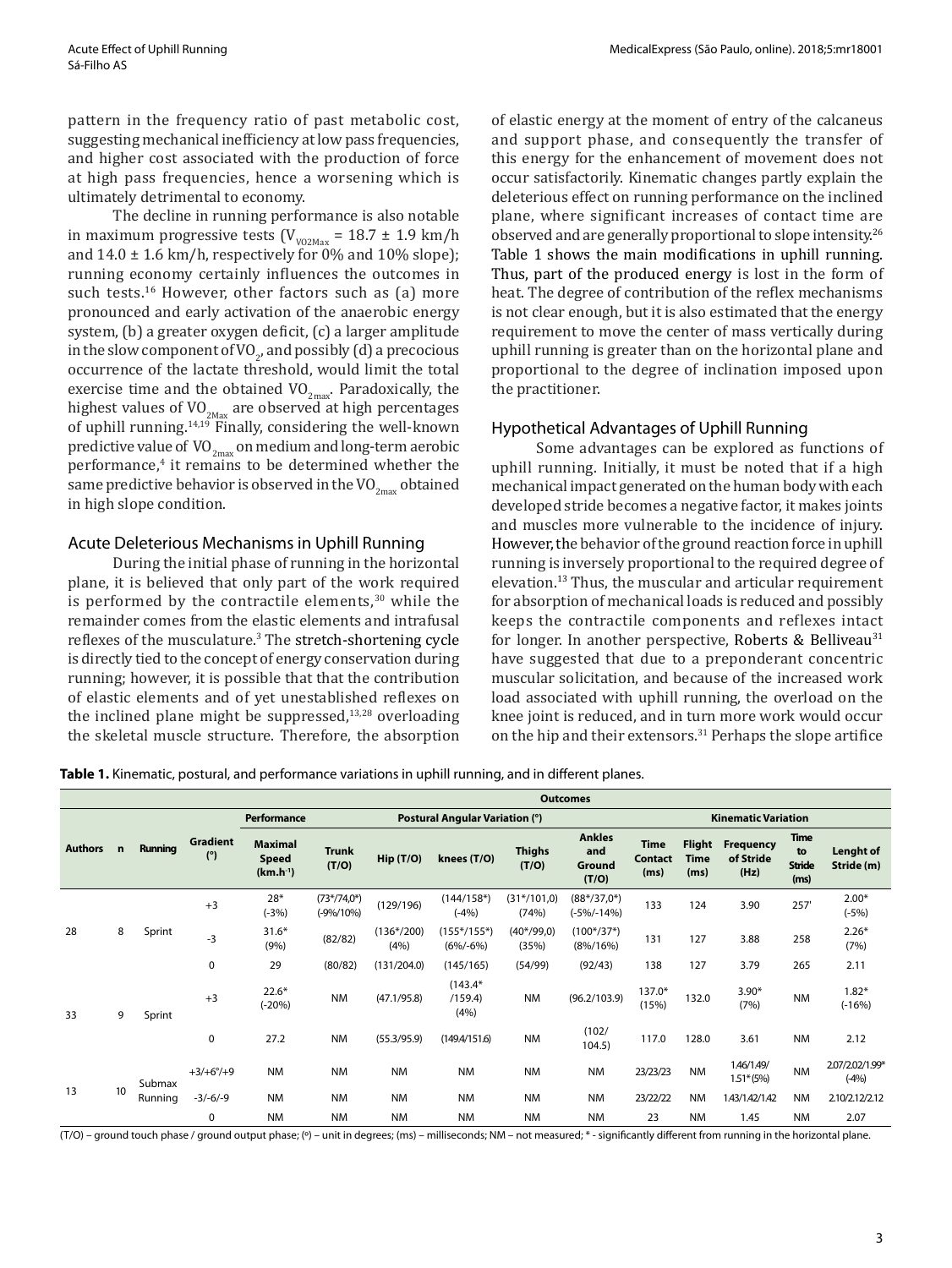can be visualized as a functional mode of knee joint postinjury re-conditioning.<sup>31</sup> As a final point, considering the contemporary demands of performing race tests, it is clear that there is a need for specific conditioning in different inclinations. In this way, it is possible to speculate about the existence of some mechanism of a transfer of adaptations resulting from uphill running to flat race performance. $10,11$ Such effects could be beneficial to sports performance and deserve to be properly investigated.

# **■ FINAL CONSIDERATION**

The acute effects of uphill running are already reasonably delineated in the literature. However, the deleterious physiological and mechanical mechanisms that directly influence the determination of putative influences upon aerobic performance are not well understood. Many of the present-day questions have only received explanations of a speculative nature. Logical reasoning suggests that more studies should focus upon the prescription of uphill training, before different percentages of inclination are embarked upon. In spite of these findings, the need for specific conditioning is obvious: the regulation of effort and energy cost in uphill running depends heavily on previous experiences.

# **■ CONFLICT OF INTEREST**

The authors have not conflicts of interest.

# **■ AUTHOR PARTICIPATION**

Sá-Filho AS and Machado S developed the project, discussed the data, reviewed the literature and approved the final version of the article.

## **EFEITO AGUDO DA CORRIDA ASCENDENTE: CENÁRIO ATUAL E FUTURAS HIPÓTESES**

#### **RESUMO**

Estratégias para ajustes metabólicos são frequentemente consideradas por atletas ao longo de um evento de corrida. O planejamento de tais eventos durante o treinamento nem sempre inclui treinamento em planos inclinados, que deveriam compor esse planejamento. A diferenciação dos estímulos de treinamento, em condições adversas de intensidade e inclinação, pode gerar benefícios diferenciados. No entanto, a corrida ascendente aumenta as expectativas de efeitos deletérios. Portanto, a imposição de diferentes gradientes de inclinação ao longo da corrida poderia gerar demandas metabólicas aumentadas para desempenho esportivo. Assim, o presente estudo teve como objetivo responder questões principalmente sobre os efeitos agudos da corrida ascendente, sua relação com

o desempenho aeróbio e a proposição de novas possíveis hipóteses para estudos futuros sobre o assunto. Muitas lacunas ainda precisam ser preenchidas sobre a relevância da corrida ascendente e seus determinantes. Muitas das questões apresentadas apenas levam a explicações especulativas; por razões lógicas, mais estudos devem se concentrar na prescrição de treinamento em face de diferentes porcentagens de inclinação. Este é o ponto em que o condicionamento específico é necessário, porque a regulação do esforço e do custo de energia resultante da imposição de corrida ascendente durante corridas competitivas depende fortemente das experiências anteriores.

**PALAVRAS CHAVE:** Corrida em Inclinação; Análise Cinemática; Ciclo Alongamento Encurtamento; VO<sub>2Máx</sub>.

# **■ REFERENCES**

- 1. Bosquet L, Leger L, Legros P. Methods to determine aerobic endurance. Sports Med. 2002;32(11):675-700. DOI:10.2165/00007256- 200232110-00002
- 2. Midgley AW, McNaughton LR, Wilkinson M. Is there an optimal training intensity for enhancing the maximal oxygen uptake of distance runners?: empirical research findings, current opinions, physiological rationale and practical recommendations. Sports Med. 2006;36(2):117-32. DOI:10.2165/00007256-200636020-00003
- 3. Nicol C, Avela J, Komi PV. The stretch-shortening cycle : a model to study naturally occurring neuromuscular fatigue. Sports Med. 2006;36(11):977-99. DOI:10.2165/00007256-200636110-00004
- 4. Noakes TD, Myburgh KH, Schall R. Peak treadmill running velocity during the VO2 max test predicts running performance. J Sports Sci. 1990;8(1):35-45. DOI:10.1080/02640419008732129
- 5. Nummela AT, Paavolainen LM, Sharwood KA, Lambert MI, Noakes TD, Rusko HK. Neuromuscular factors determining 5 km running performance and running economy in well-trained athletes. Eur J Appl Physiol. 2006;97(1):1-8. DOI:10.1007/s00421-006-0147-3
- 6. Paavolainen L, Hakkinen K, Hamalainen I, Nummela A, Rusko H. Explosive-strength training improves 5-km running time by improving running economy and muscle power. J Appl Physiol. 1999;86(5):1527- 33. DOI:10.1152/jappl.1999.86.5.1527
- 7. Paavolainen L, Nummela A, Rusko H. Muscle power factors and VO2max as determinants of horizontal and uphill running performance. Scand J Med Sci Sports. 2000;10(5):286-91. DOI:10.1034/j.1600- 0838.2000.010005286.x
- 8. Noakes TD, St Clair Gibson A. Logical limitations to the "catastrophe" models of fatigue during exercise in humans. Br J Sports Med. 2004;38(5):648-9. DOI:10.1136/bjsm.2003.009761
- 9. Noakes TD, St Clair Gibson A, Lambert EV. From catastrophe to complexity: a novel model of integrative central neural regulation of effort and fatigue during exercise in humans. Br J Sports Med. 2004;39(2):120-4. DOI:10.1136/bjsm.2003.010330
- 10. Paradisis GP, Bissas A, Cooke CB. Combined uphill and downhill sprint running training is more efficacious than horizontal. Int J Sports Physiol Perform. 2009;4(2):229-43. DOI:10.1123/ijspp.4.2.229
- 11. Paradisis GP, Cooke CB. The effects of sprint running training on sloping surfaces. J Strength Cond Res. 2006;20(4):767-77.
- 12. Gottschall JS, Kram R. Energy cost and muscular activity required for leg swing during walking. J Appl Physiol. 2005;99(1):23-30. DOI:10.1152/ japplphysiol.01190.2004
- 13. Gottschall JS, Kram R. Ground reaction forces during downhill and uphill running. J Biomech. 2005;38:445-52. DOI:10.1016/j. jbiomech.2004.04.023